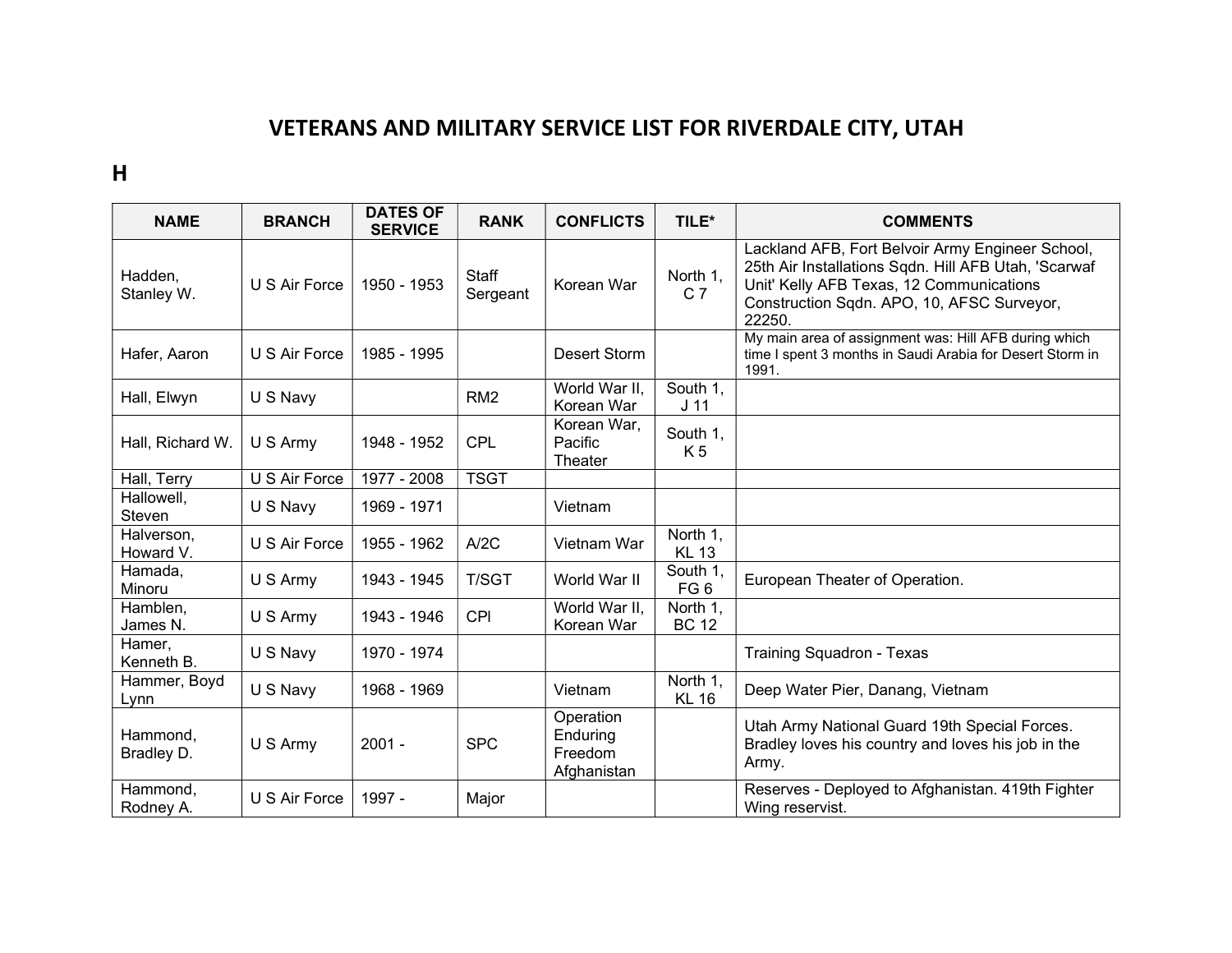| <b>NAME</b>                | <b>BRANCH</b> | <b>DATES OF</b><br><b>SERVICE</b> | <b>RANK</b>                             | <b>CONFLICTS</b>                | TILE*                      | <b>COMMENTS</b>                                                                                                                                                                 |
|----------------------------|---------------|-----------------------------------|-----------------------------------------|---------------------------------|----------------------------|---------------------------------------------------------------------------------------------------------------------------------------------------------------------------------|
| Hansen, Larry<br>L.        | U S Army      | 1969 - 1975                       |                                         |                                 |                            |                                                                                                                                                                                 |
| Hansen, Lynn<br>C.         | U S Army      | 1953 - 1955                       | Corp.                                   | Korean War                      | North 1,<br><b>B</b> 10    |                                                                                                                                                                                 |
| Harms, Warren<br>А.        | U S Navy      | 1965 - 1971                       | Lt.                                     | Vietnam                         | North 1,<br>A <sub>2</sub> | Naval aviator from 69 - 71                                                                                                                                                      |
| Harrison,<br>Andrea        | U S Air Force |                                   |                                         |                                 |                            | <b>HAFB</b>                                                                                                                                                                     |
| Harrison, Bobby            | U S Air Force |                                   |                                         |                                 |                            | <b>HAFB</b>                                                                                                                                                                     |
| Hawkley, Dean<br>S.        | U S Navy      | 1942 - 1946                       | 2nd Lt                                  | World War II                    | North 1,<br>$H_3$          | Navigator on airplane.                                                                                                                                                          |
| Helm, Delbert              | U S Navy      | 1954 - 1963<br>1964 - 1988        | <b>MCPO</b>                             |                                 | North 1,<br>A 5            | USS Philippine Sea CVS-47, Navy Supply Depot,<br>Clearfield, UT., Naval Communication Station, Stan<br>Miguel Philippines, USS Henrico APA-45.                                  |
| Henderson,<br>Derek Chad   | U S Army      | 2003 - 2007                       | Sgt.                                    | Iraq                            | South 1,<br><b>KL 10</b>   | 2003 - 2004 - 10th Mountain Division, Operation<br>Enduring Freedom, Afghanistan. 2006 - 2007 - 101st<br>Airborne Division, Operation Iraqi Freedom, Iraq.                      |
| Hendricks,<br>Robert       | U S Army      | 1965 - 1996                       | $CW-4$<br>(Chief<br>Warrant<br>Officer) | Vietnam,<br><b>Desert Storm</b> |                            | I was an Army aviator my entire career.                                                                                                                                         |
| Henstra, Doug              | U S Navy      | 1970 - 1980                       |                                         |                                 |                            | Navy Seabees. Okinawa Japan.                                                                                                                                                    |
| Henstra, Jr.,<br>Robert J. | U S Air Force | 1960 - 1964                       |                                         | Vietnam                         |                            | Kadena Okinawa                                                                                                                                                                  |
| Henstra, Sr.,<br>Robert J. | U S Air Force | 1942 - 1945                       |                                         | World War II                    |                            | Pacific Islands Palau & Okinawa Japan.                                                                                                                                          |
| Hepburn,<br>Stephen        | U S Air Force | 1967 - 1999                       | Lt. Col.                                |                                 |                            | Served in active Air Force, Arizona and Utah Air<br>National Guard and the Air Force Reserve.                                                                                   |
| Herrera, Chris             | U S Army      | 2011                              | <b>SPC</b>                              | Afghanistan                     | North 1,<br><b>DE 15</b>   | Received Purple Heart                                                                                                                                                           |
| Heywood,<br>Robert Jason   | U S Army      | $2002 -$                          | CW <sub>2</sub>                         | Iraq                            | South 1,<br>AB 14          | 10th Mountain Division. UH-60 A/I Black Hawk pilot.<br>Served in Korea air assault; Afghanistan, and<br>currently serving in Iraq as Eqromedical Evacuation<br>Pilot (Medevac). |